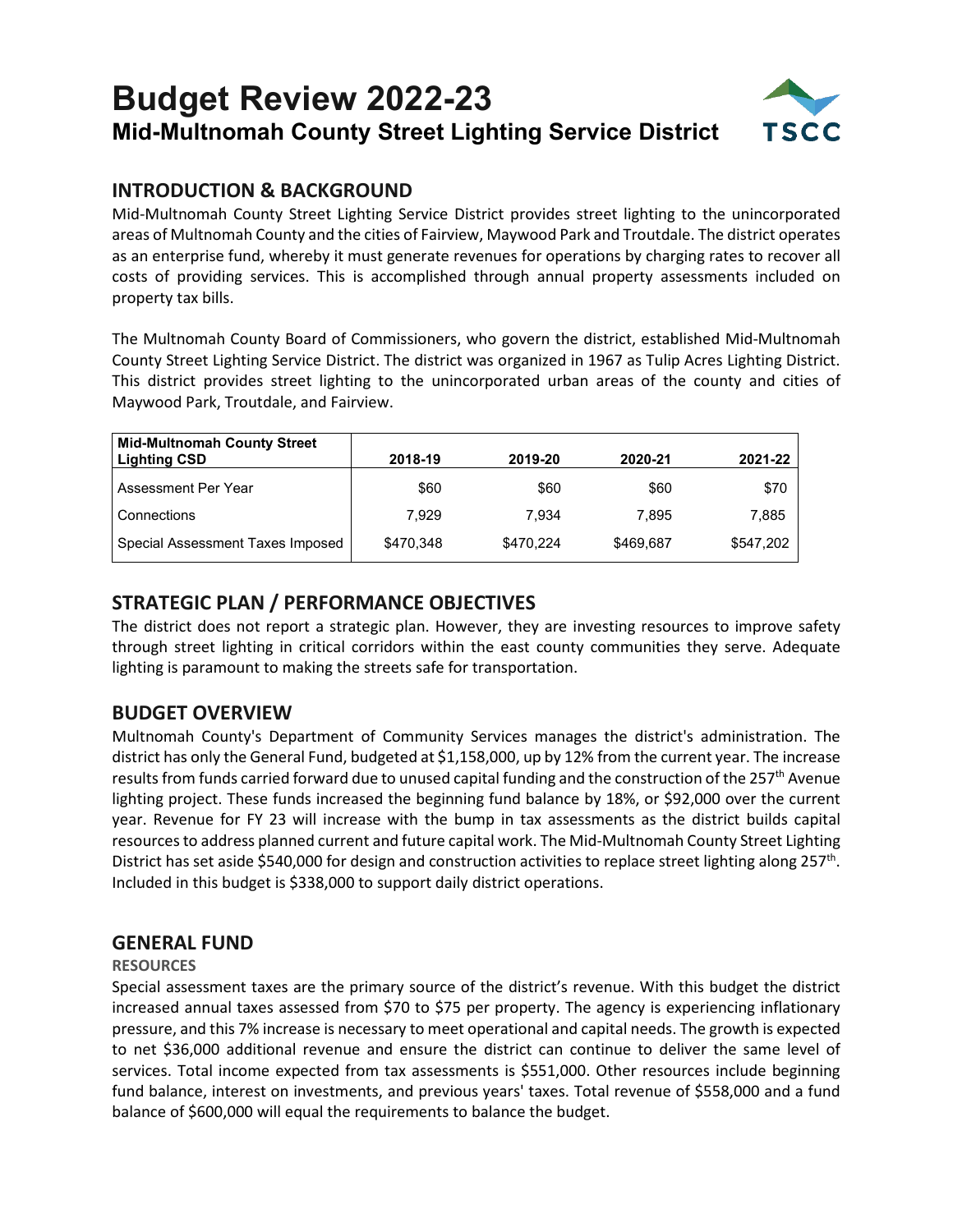#### **REQUIREMENTS**

**Materials & Services and Capital Expenditures**

| MID-MULTNOMAH COUNTY STREET LIGHTING SERVICE DISTRICT |             |              |              |               |               |  |  |  |
|-------------------------------------------------------|-------------|--------------|--------------|---------------|---------------|--|--|--|
| <b>Requirements (\$000)</b>                           |             |              |              |               |               |  |  |  |
|                                                       | <b>FY19</b> | <b>FY 20</b> | <b>FY 21</b> | <b>FY 22</b>  | <b>FY 23</b>  |  |  |  |
|                                                       | Actual      | Actual       | Actual       | <b>Budget</b> | <b>Budget</b> |  |  |  |
| <b>Electrical Power</b>                               | 105         | 88           | 82           | 82            | 85            |  |  |  |
| <b>Administative Costs</b>                            | 86          | 125          | 116          | 125           | 135           |  |  |  |
| <b>Permitting Software</b>                            | 0           | 0            | 17           | 45            | 35            |  |  |  |
| <b>Contracted Services</b>                            | 37          | 33           | 89           | 98            | 83            |  |  |  |
| <b>Operational Costs</b>                              | 228         | 246          | 304          | 350           | 338           |  |  |  |
| Capital Projects                                      | 404         | 107          | 155          | 200           | 645           |  |  |  |
| <b>Total Expenditures</b>                             | 632         | 353          | 459          | 550           | 983           |  |  |  |
| <b>Ending Fund Balance</b>                            | 256         | 379          | 388          | 481           | 175           |  |  |  |
| <b>Total Requirements</b>                             | 888         | 732          | 847          | 1031          | 1158          |  |  |  |

Expenditures for operations are all **materials and services** since the district does not have employees but contracts with Multnomah County for the agency's administration.

The district has fundamentally changed its operations budget over the last six years. Originally the district owned the poles and street lights and contracted with PGE to provide energy and pole maintenance. In 2016, when the district started the conversion to LED street lights they also took over maintenance. Now PGE's only role is providing the electric power. The conversion project resulted in substantial savings in the cost of power. In 2017 the district paid \$114,000 for electricity. As shown above, this dropped to \$82,000 in FY 21 actual expenditures. Still, other costs increase as the district takes over responsibility (from Portland General Electric) for outage response, maintenance, and power pole knockdowns. In addition, administrative costs have increased from the "Pre-LED Project" years. The rise is due to the district's expanded role in managing the streetlights.

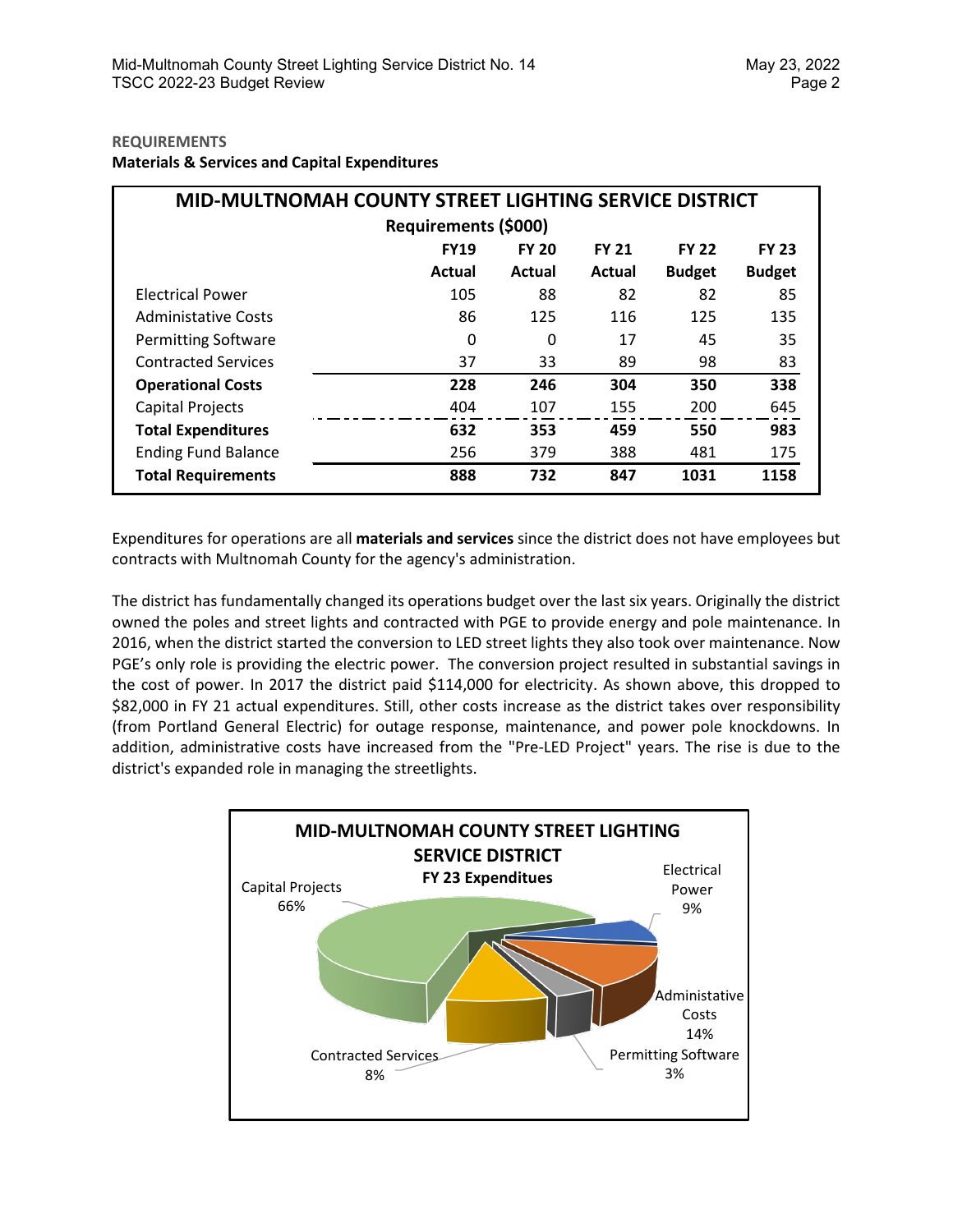With complete ownership of the system, the district continues making improvements. For example, labels on each street light pole will make it easy for residents to report outages. In addition, the new permitting software will enhance maintenance and incident tracking, identifying problem areas.



The district has set aside \$545,000 to support the design and construction activities for street light enhancements along SW 257<sup>th</sup> Avenue. The service district will accomplish this in two phases. Phase One of this project will increase lighting levels just west of Columbia River Highway to SW Cherry Park Road. This phase started in October 2021 and is projected to be completed in 2024. Phase two will pick up at SW Cherry Park Road and extend to SW Stark Avenue. Mid-Multnomah County Lighting District will be working with the Multnomah County Department of Transportation and will be focused solely on street lighting and improving public safety.

Due to knockdown and equipment failures, the agency recognized \$100,000 to accommodate replacement poles, circuits, and lighting equipment.

The ending fund balance decreases 64% from \$481,000 to \$175,000 as the district spends down its reserves on the 257<sup>th</sup> Avenue streetlighting enhancements. This project is estimated to cost another \$100,000 in FY24.

#### **DEBT STATUS**

The district has no outstanding debt.

## **BUDGET/STRATEGIC PLAN ALIGNMENT**

The district has no strategic plan/performance objectives but uses resources to help improve safety in the communities it serves through upgrades to street lighting in critical corridors.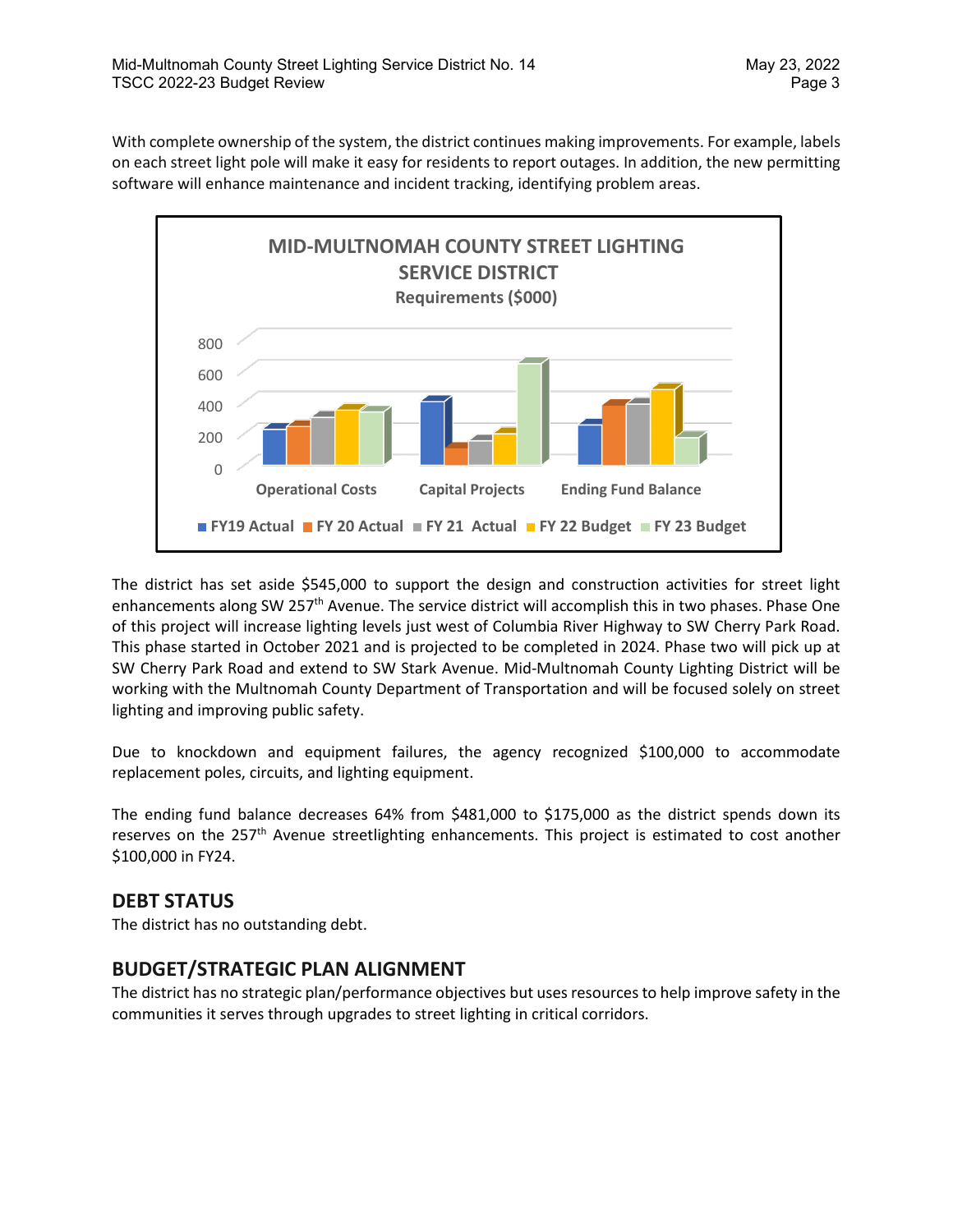## **HIGHLIGHTS**

- The total budget, consisting of only a General Fund, increased by \$127,000 or 12% to \$1,158,000 due to the increase in the fund balance carried forward from the current year and tax revenue.
- The annual property assessment for street lighting will increase from \$70 to \$75 per property allowing the district to meet the capital maintenance needs.
- Capital Projects in FY 23 will include \$545,000 for Phase One of the SW 257<sup>th</sup> Avenue Lighting Enhancement project.
- The district set aside \$100,000 in capital funds to support the replacement of poles, circuits, and lighting equipment due to knockdown or equipment failure and to address pole placement that has reached the end of usefulness.
- The ending fund balance is \$175,000. This amount is \$306,000 less (-64%) than the current year's ending balance as the district spends reserves to continue the  $257<sup>th</sup>$  Avenue project.

| Yes              | No | <b>Compliance Issue</b>                                                  |
|------------------|----|--------------------------------------------------------------------------|
| $\boldsymbol{x}$ |    | Did the district meet publication requirements?                          |
| $\boldsymbol{x}$ |    | Do resources equal requirements in every fund?                           |
| N/A              |    | Does the GO Debt Service Fund show only principal and interest payments? |
| N/A              |    | Are contingencies shown only in operating funds?                         |
| $\boldsymbol{x}$ |    | Did the budget committee approve the budget?                             |
| X                |    | Did the budget committee approved the assessment?                        |
| X                |    | Does the audit show the district was in compliance with budget law?      |

## **BUDGET PROCESS & COMPLIANCE**

#### **LOCAL BUDGET LAW COMPLIANCE**

The 2021-23 Budget is in substantial compliance with local budget law.

The audit report for the fiscal year 2020-2021 notes no exceptions.

#### **CERTIFICATION LETTER RECOMMENDATIONS & OBJECTIONS**

TSCC staff did not find any deficiencies in the district's FY 2022-2023 budget or budget process, and we recommend the Certification Letter contain no recommendations or objections.